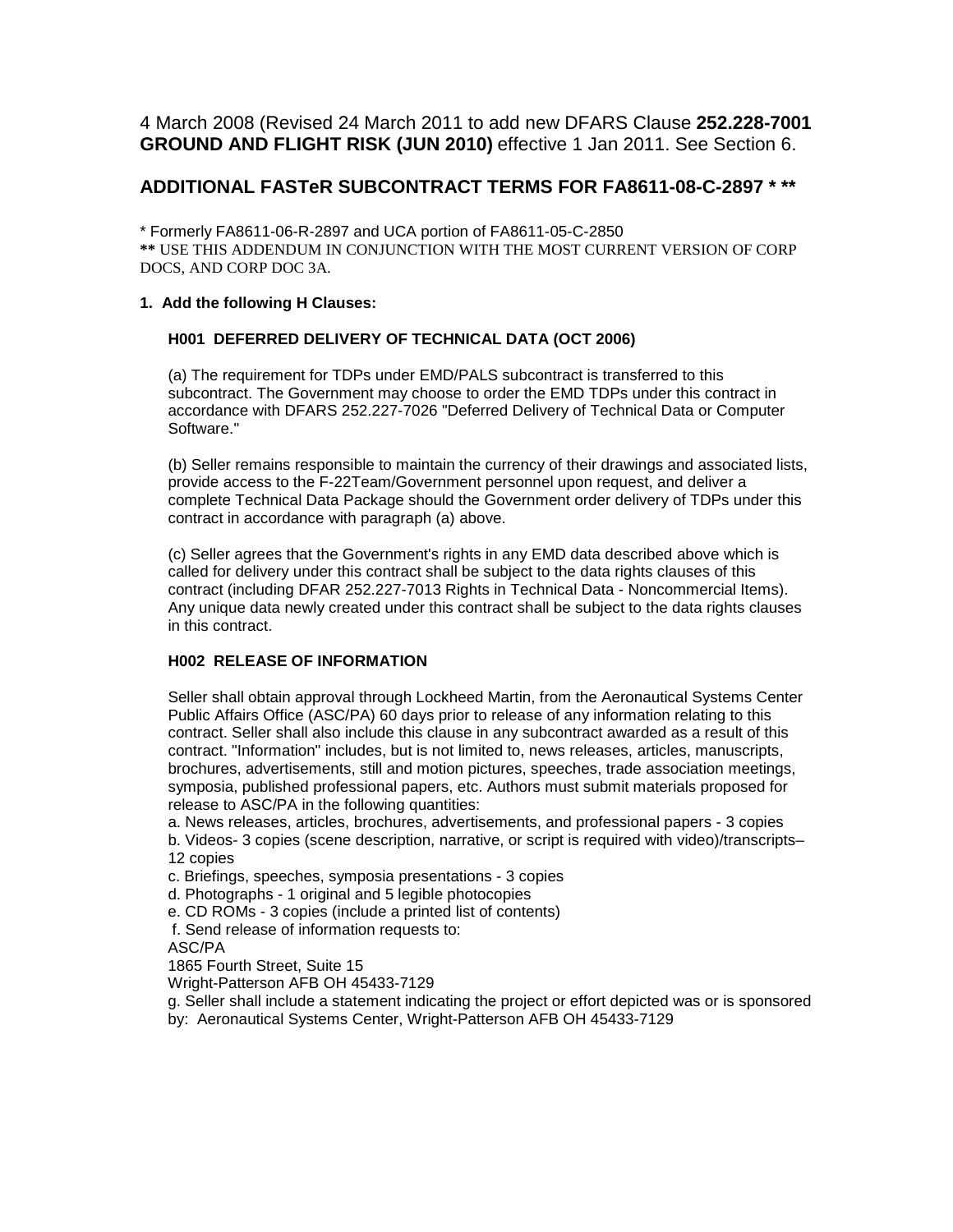\* Formerly FA8611-06-R-2897 and UCA portion of FA8611-05-C-2850) \*\* USE THIS ADDENDUM IN CONJUNCTION WITH THE MOST CURRENT VERSION CORP DOCS, AND CORP DOC 3A.

### **H003 APPLICATION FOR EQUIPMENT FREQUENCY AUTHORIZATION**

Seller must ensure that radio frequencies are available to support electromagnetic radiating devices in their intended environment and that adequate protection from interference can be provided to receiving devices. Accordingly, the Seller shall submit DD Form 1494, Application for Equipment Frequency Allocation, in triplicate to the Lockheed Martin within 10 days of proposal submission. Instructions for preparing the form are contained in AFI 33-118, Radio Frequency Spectrum Management, and on the form itself. Lockheed Martin will route the DD Form 1494 through the Administrative Activity Quality Control Office in accordance with AFI 33-118. Upon verification of frequency requirements, the subcontractor shall submit, if required, information to prepare a "Standard Frequency Action Format (SFAF) Request". Attention is directed to DFARS 252.235-7003, Frequency Authorization and its ALT 1.

### **H004 CONTRACTOR IDENTIFICATION**

(a) Seller personnel and their subcontractors must identify themselves to the U.S. Government as subcontractors during meetings, telephone conversations, in electronic messages, or correspondence related to this contract.

(b) Seller -occupied facilities (on AFMC or other Government installations) such as offices, separate rooms, or cubicles must be clearly identified with Seller supplied signs, name plates or other identification, showing that these are work areas for Seller personnel.

#### **H05 NEW MATERIAL**

Unless specified elsewhere in this contract or attachments incorporated by reference, Lockheed Martin written approval is required before using "other than new material".

### **2. Add these Air Force Federal Acquisition Regulation Supplement Contract clauses:**

**5352.223-9000 ELIMINATION OF USE OF CLASS I OZONE DEPLETING SUBSTANCES (ODS) (APR 2003).** The blank in paragraph (d) is completed with "None." In paragraph (d) "Contracting Officer" means "Lockheed Martin."

**5352.223-9001 HEALTH AND SAFETY ON GOVERNMENT INSTALLATIONS (JUN 1997)** This clause applies if Seller will perform work on a government installation. "Contracting Officer" means "Lockheed Martin."

**5352.237-9001 REQUIREMENTS AFFECTING CONTRACTOR PERSONNEL PERFORMING MISSION ESSENTIAL SERVICES (Oct 2004) This clause a**pplies if SELLER is providing essential DoD Contractor Services as defined by DoD Instruction (DoDI) 3020.37. The blank in paragraph (b) is completed with "thirty (30) days." "Contracting Officer" means Lockheed Martin."

**5352.242-9000 CONTRACTOR ACCESS TO AIR FORCE INSTALLATIONS (AUGUST 2007).** (Applicable if Seller will perform work on a Government installation. "Contracting Officer" means "Lockheed Martin." In paragraph (e) "the prime contractor" means "Seller."

**5352.242-9001 COMMON ACCESS CARDS (CACS) FOR CONTRACTOR PERSONNEL-AFRL (AUG 2004) (TAILORED)** Applies if Seller will perform work on a Government installation. All communication with the government required by this clause shall be conducted through Lockheed Martin.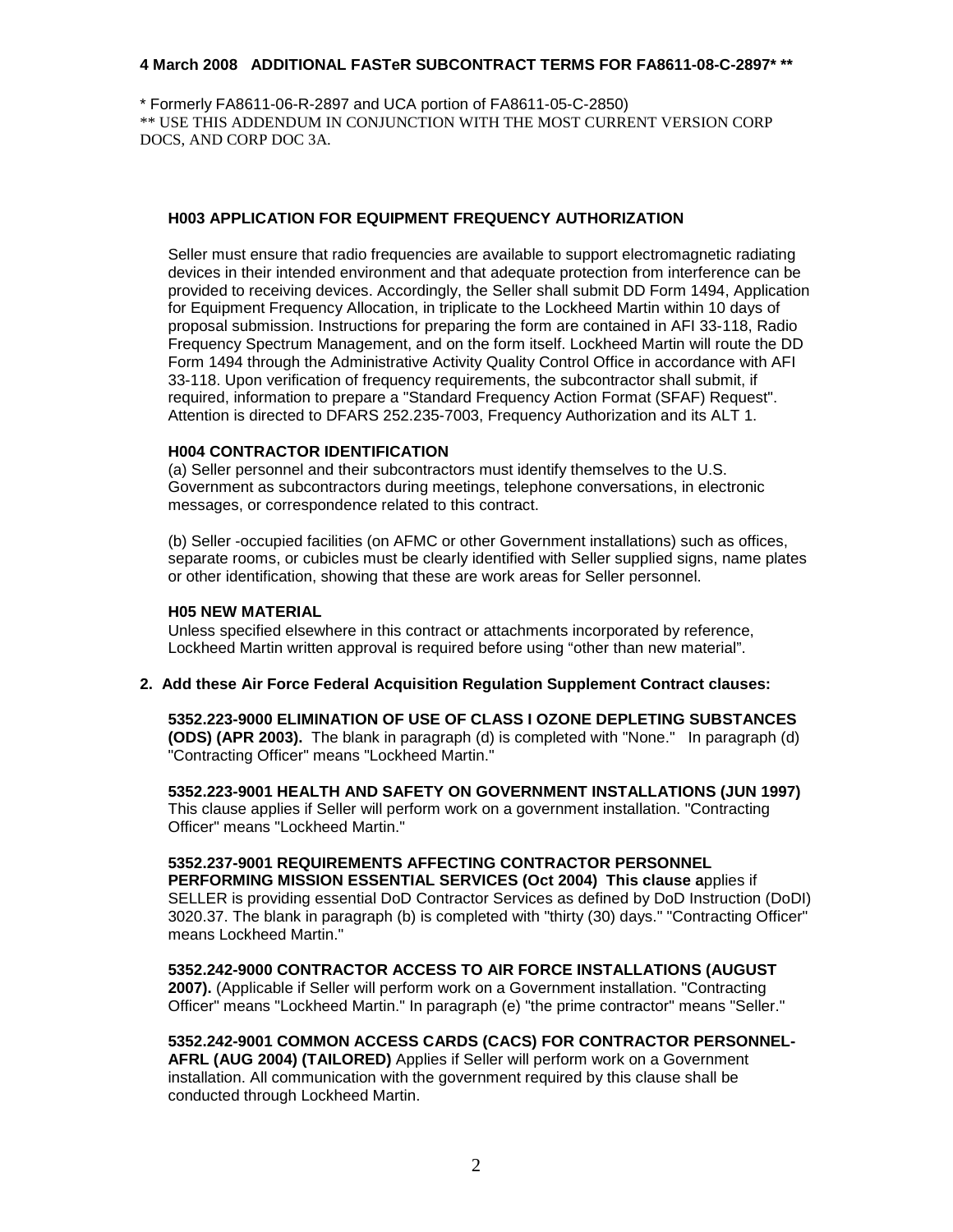\* Formerly FA8611-06-R-2897 and UCA portion of FA8611-05-C-2850) \*\* USE THIS ADDENDUM IN CONJUNCTION WITH THE MOST CURRENT VERSION CORP DOCS, AND CORP DOC 3A.

### **3. ADD these Air Force Materiel Command Federal Acquisition Supplement Contract Clauses:**

**5352.215-9008 ENABLING CLAUSE BETWEEN PRIME CONTRACTORS AND SERVICE CONTRACTORS (AFMC) (JUL 1997).** (Applicable to each subcontract over \$1 million or 10 percent of prime contract value, whichever is less).

(a) The Air Force has entered into contracts with Lockheed Martin for services to provide F22 Sustainment services which will require Seller support in major support areas, including but not limited to, technical, evaluation and acquisition management support.

(b) Service tasks involve the application of a broad range of education, skills, knowledge, and experience in many disciplines in support of weapon system acquisition tasks.

(c) In the performance of this subcontract, the SELLER agrees to cooperate with Lockheed Martin and the US Government as follows( such listing is by way of example, but not limitation): responding to invitations from authorized personnel to attend meetings; providing access to technical information and research, development and planning data, test data and results, schedule and milestone data, financial data including the subcontractor's cost/schedule management system/records and accounting system, all in original form or reproduced; discussing technical matters related to the program; providing access to subcontractor facilities utilized in the performance of this contract; and allowing observation of technical activities by appropriate support subcontractor technical personnel).

(d) The Seller further agrees to include in each subcontract over \$1 million or 10 percent of prime contract value, whichever is less, a clause requiring compliance by a subcontractor and succeeding levels of subcontractors with the response and access provisions of paragraph (c) above, subject to coordination with the Seller. This agreement does not relieve the Seller of responsibility to manage subcontracts effectively and efficiently, nor is it intended to establish privity of contracts between the Government or the service Contractor(s) and such subcontractors.

(e) Service Subcontractor personnel are not authorized to direct a Contractor in any manner. (f) Service subcontracts contain an organizational conflict of interest clause that requires the service subcontractors to protect the data and prohibits the service subcontractors from using the data for any purpose other than that for which the data was presented.

(g) Neither the Seller nor their subcontractors shall be required in the satisfaction of the requirements of this clause to perform any effort or supply any documentation not otherwise required by their contract or subcontract.

#### **5352.227-9000 EXPORT-CONTROLLED DATA RESTRICTIONS (AFMC) (JUL 1997) ALTERNATE 1 (JUL 1997).** "Contracting Officer" means "Lockheed Martin."

**AFMC FARS 5352.245-9001 Government-Furnished Property/Contractor Requisitioning (Jul 1997)** Applicable if Government or Lockheed Martin property will be furnished to Seller and then appropriate provisions identifying the property must be included in the subcontract.

# **4. Add the following FAR Clauses:**

## **52.222-41 SERVICE CONTRACT ACT OF 1965, AS AMENDED (NOV 2007)**

(Applicable if this Contact is subject to the Service Contract Act. The clause does not apply if this Contract has been administratively exempted by the Secretary of Labor or exempted by 41 U.S.C. 356, as interpreted in Subpart C of 29 CFR Part 4.)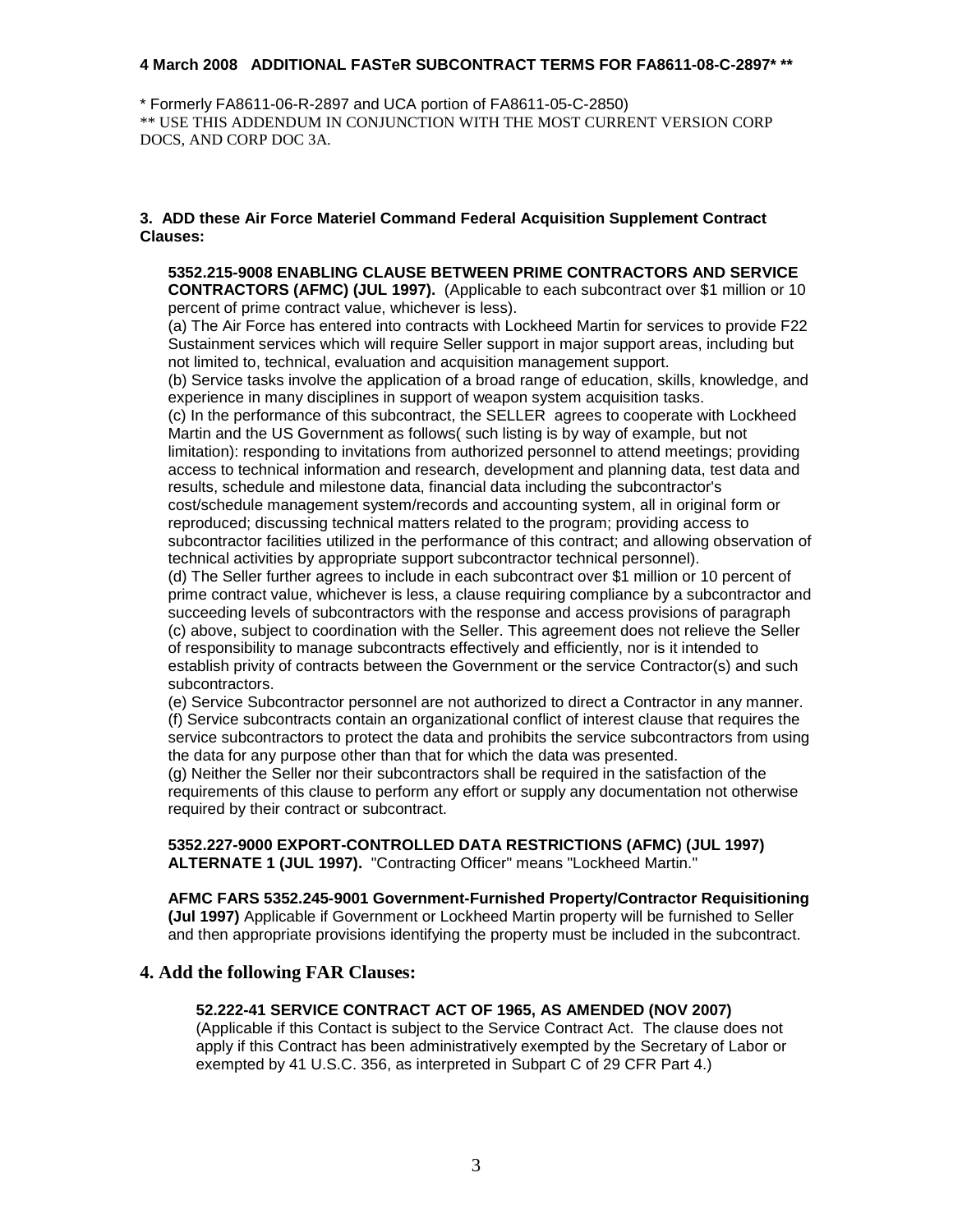\* Formerly FA8611-06-R-2897 and UCA portion of FA8611-05-C-2850) \*\* USE THIS ADDENDUM IN CONJUNCTION WITH THE MOST CURRENT VERSION CORP DOCS, AND CORP DOC 3A.

**52.228-3 Worker's Compensation Insurance (Defense Base Act) (APRT 1984)** Applies if Seller will perform work subject to the Defense Base Act 42 U.S.C. 1651 et seq.)

**52.246-15 Certificate of Conformance (APR 1984).** Notes 2 and 4 apply.

## **5. Add the following clauses for cost reimbursement subcontracts:**

# **52.229-10 State of New Mexico Gross Receipts and Compensating Tax (APR 2003)**

Applicable if the subcontract is a services cost reimbursement contract performed in whole or part in New Mexico and authorizes the subcontractor to acquire tangible personal property as a direct cost under the contract and title to such property passes directly to and vests in the United States upon delivery of property by the supplier. In paragraph (d) "Government" means "Lockheed Martin or Government," and the blank in paragraph (g) is replaced with "the procuring agency under the prime contract."

**252.242-7005 Cost/Schedule Status Report** (MAR 2005). Applicable if this subcontract is other than firm fixed price, is 12 months or more in duration, and has critical or significant tasks related to the prime contract. Communication between Seller and the Government shall be made through Lockheed Martin.

**Base Support:** When this contract is a cost, cost-reimbursement, time-andmaterials, or labor hour contract, Seller agrees that in the performance of this contract or any major subcontract, no direct or indirect costs for property will be incurred if the Government determines that property is available at, or through any Air Force installation where this contract shall be performed. Only the prior written approval of the Contracting Officer can relieve Seller from this restriction. **Communications with the Government under this clause shall be made through Lockheed Martin.**